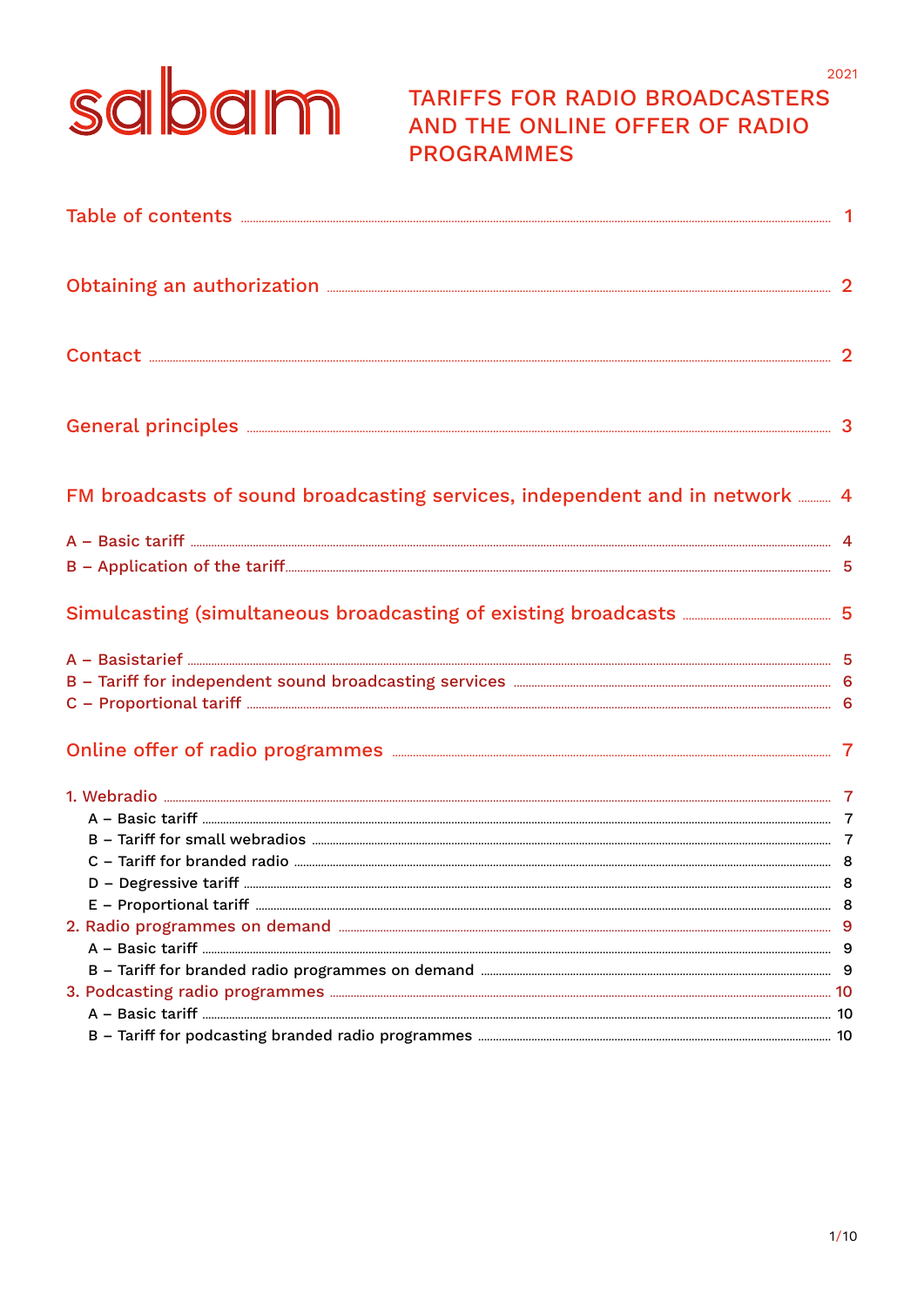## Obtaining an authorization

If you intend to launch a radio project or a webradio or if you want to offer programmes online, you first need to obtain the authorization of the authors / composers of the musical works. An authorization of the qualified authorities is also necessary. Sabam has been mandated by its associate members (authors, composers and publishers) to grant such authorization subject to the collection of royalties. Similarly, Sabam can grant the required authorization for the repertoire of its foreign sister societies with which a reciprocal representation agreement has been concluded.

In order to obtain this authorization, you have to do the following:

- Before the broadcasts start, you have to file a request with Sabam. You can download the form on our website1 , fill it out and return it to us, signed, to apply for authorization.
- Sabam proposes an agreement in which the conditions to use the repertoire are set. The most important conditions are that you pay royalties and provide us with the programmes (playlists).
- The invoices sent by Sabam must always be paid within 10 days into account number IBAN BE97 3100 7295 0049, indicating the structured message mentioned on the invoice.

### Contact

Rue d'Arlon 75-77 1040 Brussels Tel : +32.2.286.82.11 Fax : +32.2.230.05.89 Email : media-online@unisono.be Website : http://www.Sabam.be

Our colleagues of the Customer Service can be reached on working days from 8:30 AM to 5:00 PM and round the clock by e-mail – media-online@unisono.be

1 Link to our website: https://www.Sabam.be/en/users/music/webradiotv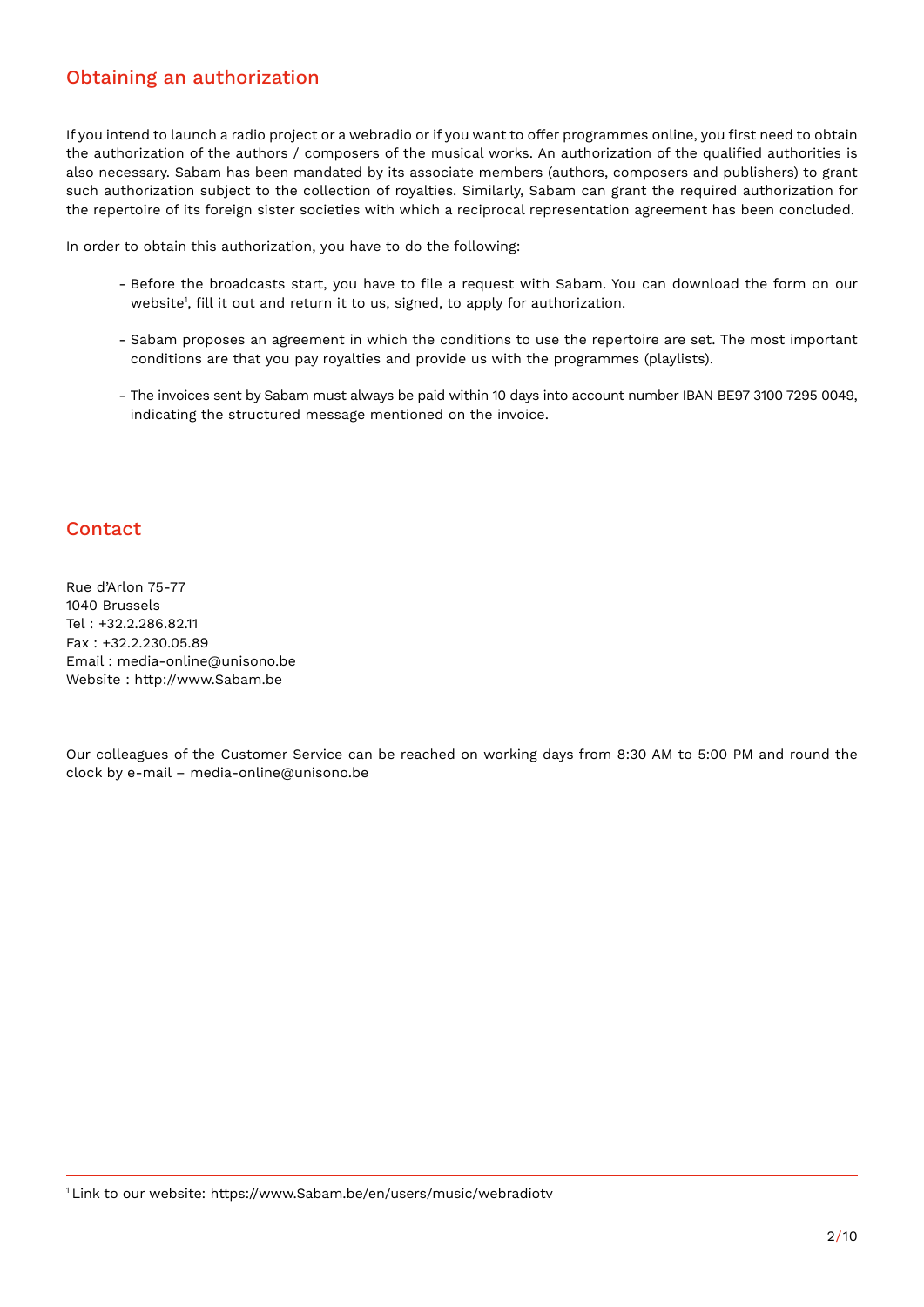## General principles

These amounts are valid from January 1, 2021 to December 31, 2021.

All amounts are exclusive of VAT, which currently amounts to 6%.

The tariffs are linked to the consumer price index 109.49 (basis 100 = 2013) of 31 December 2020.

In this brochure you will find the basic tariffs for broadcasting radio programmes and the online applications of these programmes. If your project derogates from those, please contact us.

Within the framework of this brochure, a (radio) programme is considered as a whole of spoken text and music, with a minimum duration of 30 minutes.

Applications other than those mentioned in the brochure, such as individualized researches, track by track, do not fall under this tariff system.

The tariff mentioned below applies only if a user has requested a prior authorization to use our repertoire. If it turns out that works are being used without a request for prior authorization, the tariff will be increased by 30% for the first year of the contract. Sabam also reserves the right to pass on the additional expenses for the report to the user.

A minimum fee of 50  $\epsilon$  per invoice is applicable.

For temporary uses, the above-mentioned tariffs will be calculated as follows:

- Authorization for the use of the repertoire during an uninterrupted period of maximum 1 quarter: 50% of the annual tariff is applicable.
- Authorization for the use of the repertoire during an uninterrupted period of maximum 1 half year: 75% of the annual tariff is applicable.

The revenues, excluding VAT, which are taken into account to calculate the royalties are those related to the (web) radio's broadcasting activities.

These revenues include, among other things, subsidies, grants, advertising and sponsoring income as well as donations and contributions. However, the exchange of advertising messages is not taken into account. Advertising income is defined as all amounts charged to advertisers to broadcast their advertising messages, before deducting the sales' costs, agency commissions, super commissions and any other direct or indirect expenses whatsoever.

The above revenues are as a whole taken into account for all the (web)radio's broadcasting activities, whether they are collected directly by the (web)radio or indirectly by another body on behalf of the (web)radio, by an advertising network, a franchisee or an advertising network of a franchisee.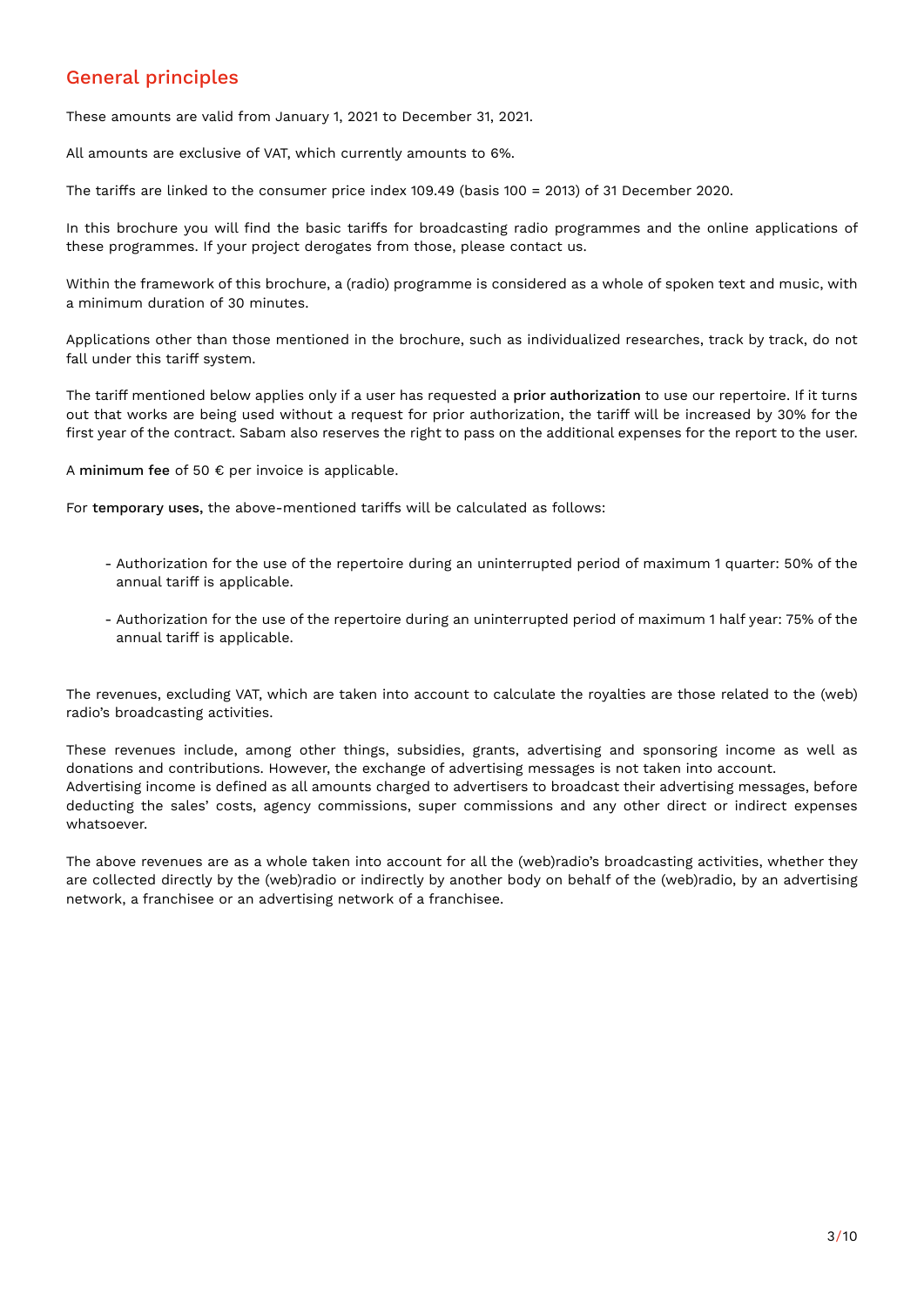## FM broadcasts of sound broadcasting services, independent and in network

#### A – Basic tariff

The commercial radio tariff amounts to 2.8% of gross revenues, up to a threshold (= 100 X lump-sum B), and to 1.5% on the part of the revenue above the threshold. For each broadcast program, a minimum fee is set.

This minimum amount is a sum calculated on the basis of a formula, which consists of 2 parts:

Lump-sum A = the amount on the basis of the number of broadcasting hours per week. Lump-sum B = additional factor in function of the number of potential listeners (number of inhabitants x an amount).

If the broadcast program is broadcasting less than 168 hours per week, the minimum amount will be reduced accordingly, with a minimum of 24 hours/week.

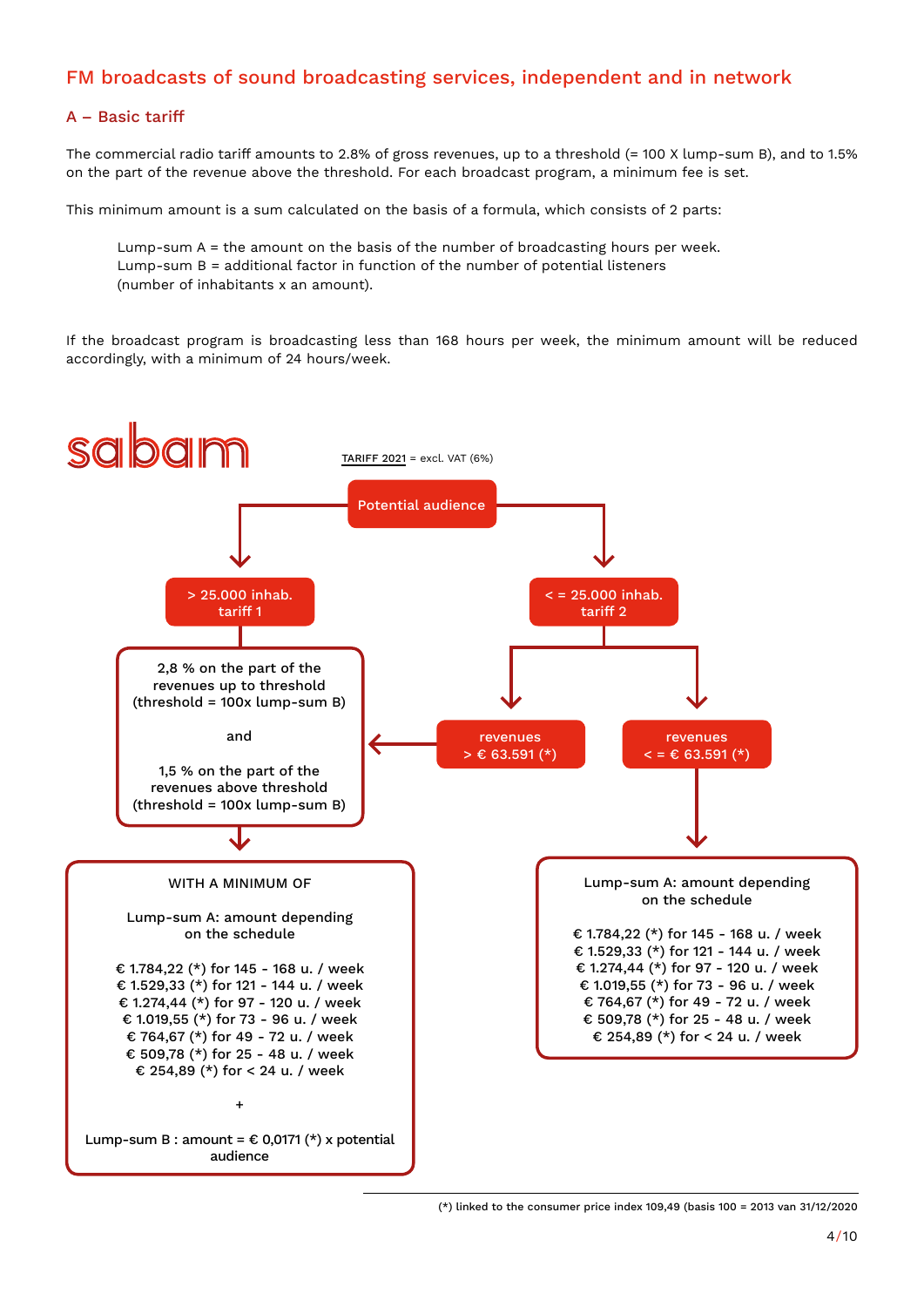#### B – Application of the tariff

- Tariff 1: applies to a potential audience of more than 25,000 inhabitants. The minimum consists of a Lump-sum A + a Lump-sum B.
- Tariff 2: applies when the potential audience is less than or equal to 25,000 inhabitants. If the revenues exceed 63,591 € (amount mentioned in the tariff scheme), tariff 1 is applicable.

## Simulcasting (simultaneous broadcasting of existing broadcasts)

Unchanged, simultaneous and unabridged broadcasting of wireless programmes existing on the website of the sound broadcasting organisation.

#### A – Basic tariff

In addition to the remuneration for broadcasting over the air, an additional fee is charged, amounting to:

| Maximum streaming capacity                  | Tariff per year for 168h / week <sup>2</sup> |
|---------------------------------------------|----------------------------------------------|
| Up to 250 simultaneous streams              | 871,47 €                                     |
| Up to 500 simultaneous streams              | 1.307,21 €                                   |
| Up to 1000 simultaneous streams             | 1.742,94 €                                   |
| For each additional bracket of 1000 streams | 435,74 €                                     |

<sup>&</sup>lt;sup>2</sup> If the simulcast amounts to less than 168 hours a week, the following amounts will be decreased proportionately. The absolute minimum amount can however never be inferior to 124.50  $\epsilon$  per year (+ 6% VAT) => see "proportional tariff" p.7.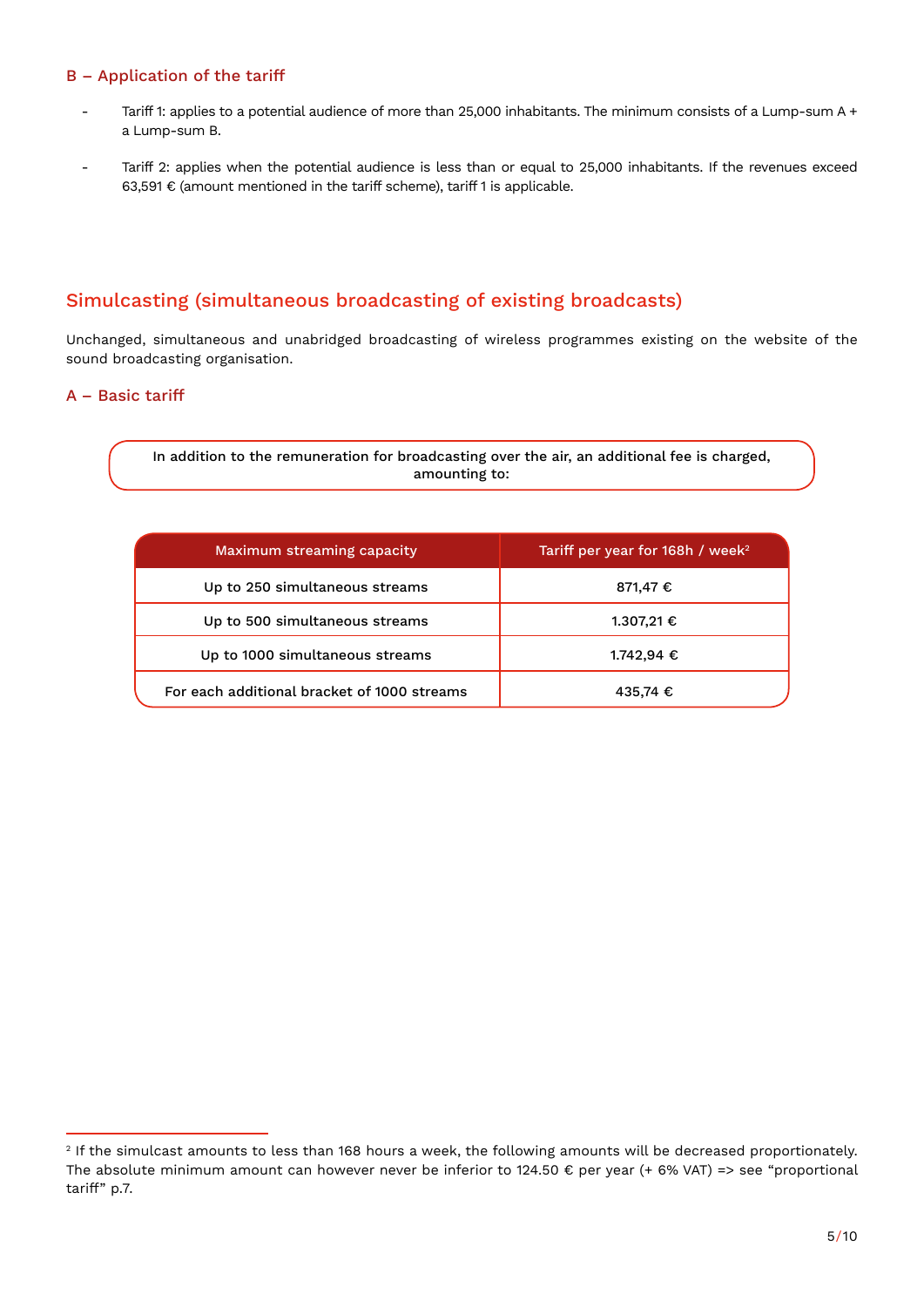#### B – Tariff for independent sound broadcasting services

A lump-sum remuneration of 435.74 € per year for 168 hours/week of broadcasts.3

To benefit from this tariff, the radio's operator must be able to prove that:

- It regards an independent sound broadcasting service.
- The streaming capacity of the simultaneous broadcasting is limited to 25 simultaneous streams.

#### C – Proportional tariff

If the simulcast amounts to less than 168 hours per week, the above-mentioned minimum amounts will be reduced proportionately, according to the scheme below.

| Number of<br>broadcasting hours<br>per week | <b>Maximum</b><br>250 streams | Maximum<br>500 streams | Maximum<br>1000 streams | Tariff for independent<br>radios |
|---------------------------------------------|-------------------------------|------------------------|-------------------------|----------------------------------|
| $< 24$ u.                                   | 124,50 €                      | 186,74 €               | 248,99€                 | 62,25 €                          |
| $25 - 48$ u.                                | 248,99€                       | 373,49 €               | 497,98€                 | 124,50 €                         |
| $49 - 72$ u.                                | 373,49 €                      | 560,23 €               | 746,97€                 | 186,74 €                         |
| $73 - 96$ u.                                | 497,98 €                      | 746,97 €               | 995,97€                 | 248,99€                          |
| $97 - 120$ u.                               | 622,48€                       | 933,72 €               | 1.244,96 €              | 311,24 €                         |
| $121 - 144$ u.                              | 746,97 €                      | 1.120,46 €             | 1.493,95 €              | 373,49 €                         |
| $145 - 168$ u.                              | 871,47€                       | 1.307,21 €             | 1.742,94 €              | 435,74 €                         |

<sup>&</sup>lt;sup>3</sup> If the simulcast amounts to less than 168 hours a week, the following amounts will be decreased proportionately. The absolute minimum amount can however never be inferior to 62.25 € per year (+ 6% VAT) => see "proportional tariff" p.7.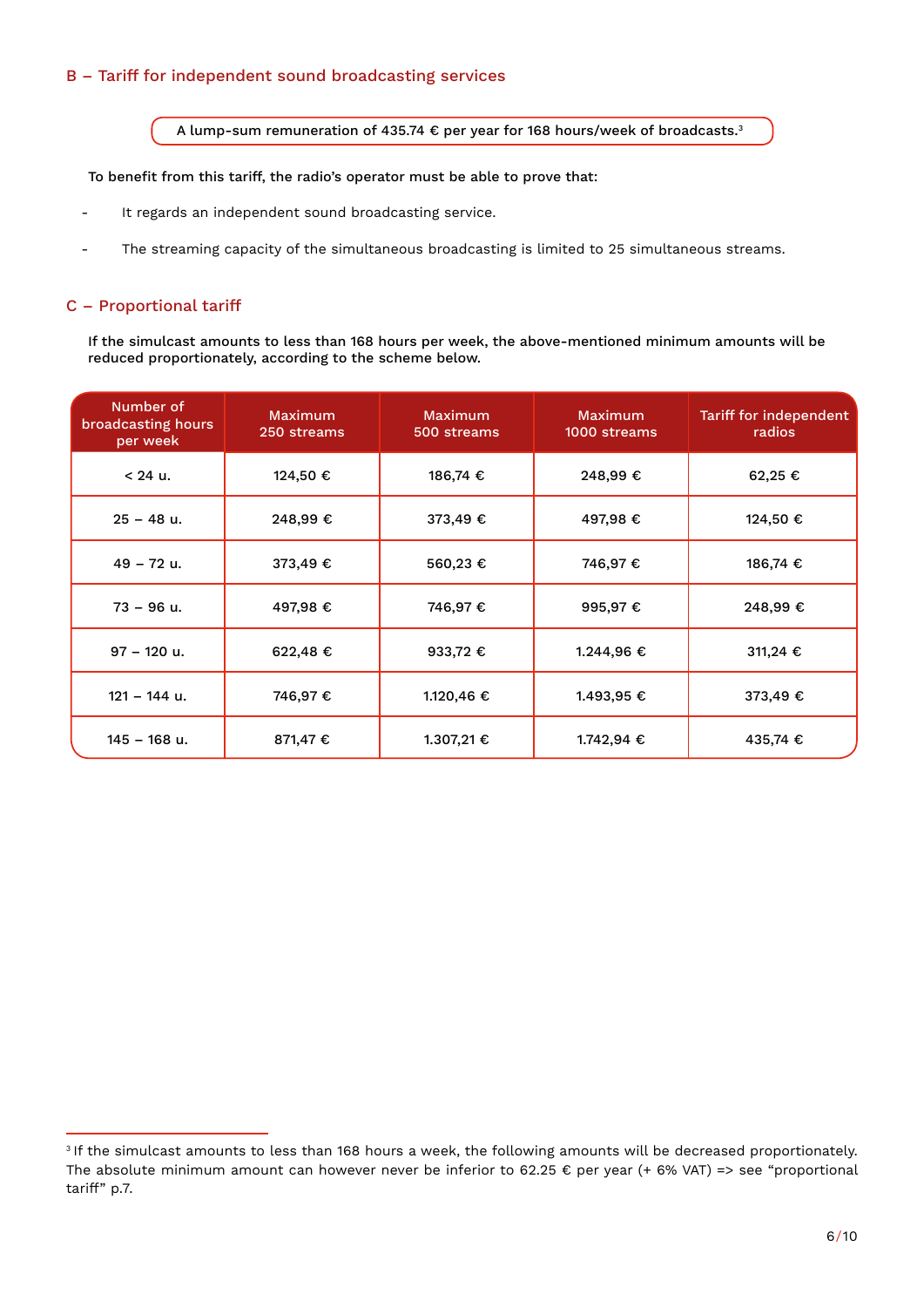## Online offer of radio programmes

The offering of radio programmes via Internet.

#### 1. Webradio

Broadcasting of a programme exclusively via Internet. Regarding the applications falling under the denominator 'streaming', the user has no influence on the progress of the playlist.

#### A – Basic tariff

2.8% of the revenues achieved through webradio, with a minimum amount of:

| Maximum streaming capacity                   | Tariff per year for 168h/week <sup>4</sup> |
|----------------------------------------------|--------------------------------------------|
| Up to 250 simultaneous streams               | 1.742,94 €                                 |
| Up to 500 simultaneous streams               | $2.614,58 \notin$                          |
| Up to 1,000 simultaneous streams             | 3.486,04 €                                 |
| For each additional bracket of 1,000 streams | 871,47 €                                   |

#### B – Tariff for small webradios

A lump-sum remuneration of 871.47 € per year for 168 hours per week of broadcasting.5

#### In order to benefit from this tariff, the operator of the webradio has to prove that:

- The webradio is non-profit making and does not realize, either directly or indirectly, advertising revenues.
- The webradio's streaming capacity is limited to at the most 25 simultaneous streams.

<sup>&</sup>lt;sup>4</sup> If the webradio is broadcasting less than 168 h/week, the following amounts will be decreased proportionately. The absolute minimum amount can however never be less than 248.99  $\epsilon$  per year (+ 6% VAT) => see "proportional tariff" at page 8.

<sup>5</sup> If the webradio is broadcasting less than 168 h/week, the following amounts will be decreased proportionately. The absolute minimum amount can however never be less than 124.50 € per year (+ 6% VAT) => see "proportional tariff" at page 8.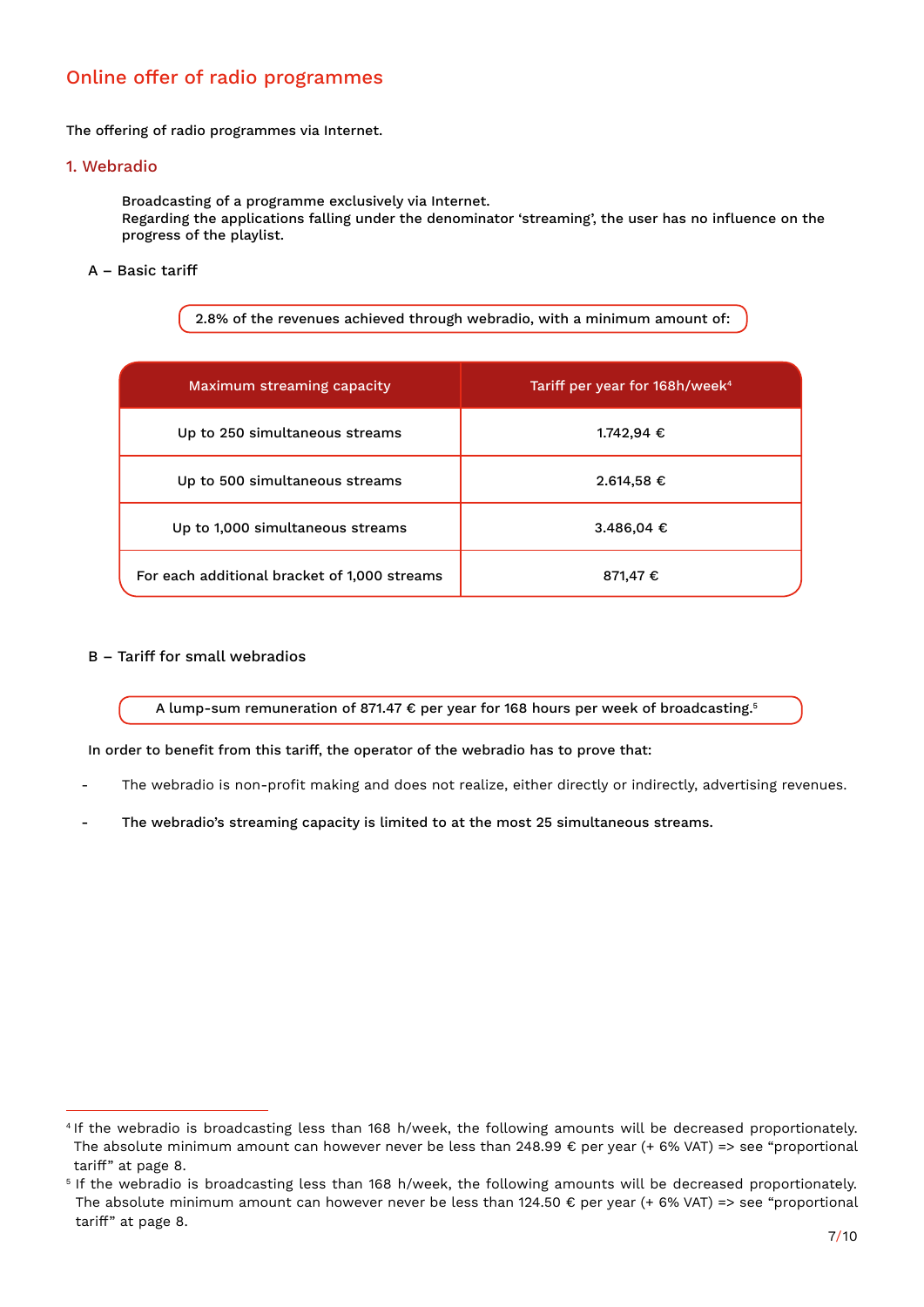#### C – Tariff for branded radio

We talk about "branded" webradios when the broadcasts are used in order to promote a specific brand.

3.7% of the revenues achieved through webradios, with a minimum amount of:

| Maximum streaming capacity                   | Tariff per year for 168h/week <sup>6</sup> |
|----------------------------------------------|--------------------------------------------|
| Up to 250 simultaneous streams               | $2.318,34 \text{ }€$                       |
| Up to 500 simultaneous streams               | 3.477,51 €                                 |
| Up to 1,000 simultaneous streams             | 4.636,73 €                                 |
| For each additional bracket of 1,000 streams | 1.159,17 €                                 |

#### D – Degressive tariff

If multiple webradios are offered by one and the same organisation, a degressive tariff will be applied. This degressive tariff does not apply to temporary projects (which are broadcast for less than one year).

#### 2.8% of the revenues achieved through webradios, with a minimum amount of:

| Tariff per year for<br>168 h/w                  | Up to 250<br>simultaneous<br>streams | <b>Up to 500</b><br>simultaneous<br>streams | Up to 1,000<br>simultaneous<br>streams | Tariff for small<br>projects |
|-------------------------------------------------|--------------------------------------|---------------------------------------------|----------------------------------------|------------------------------|
| $1st$ webradio                                  | 1.742,94 €                           | 2.614,58 €                                  | 3.486.04 €                             | 871.49 €                     |
| $2st$ webradio                                  | 1.568,73 €                           | $2.353,09 \in$                              | 3.137,46 €                             | 784,36 €                     |
| $3st$ webradio                                  | 1.394.43 €                           | 2.091,65 €                                  | 2.788.85 €                             | 697.21€                      |
| $4st$ webradio                                  | 1.220,14 €                           | 1.830,18 €                                  | 2.440,26 €                             | 610,05 €                     |
| $5st$ webradio                                  | 1.045,82 €                           | 1.568,73 €                                  | 2.091,65 €                             | 522.90 €                     |
| Per webradio as<br>from the 6 <sup>th</sup> one | 871,47 €                             | 1.307,31 €                                  | 1.742,94 €                             | 435,74 €                     |

#### E – Proportional tariff

If the webradio is broadcasting less than 168 hours a week, the above-mentioned minimum amounts will be decreased proportionately.

#### Basic tariff

| <b>Broadcasting hours</b><br>per week | Maximum<br>250 streams | Maximum<br>500 streams | Maximum<br>1000 streams | Tariff for small<br>projects |
|---------------------------------------|------------------------|------------------------|-------------------------|------------------------------|
| $< 24$ u.                             | 248,99€                | 373,49 €               | 497.98 €                | 124,50 €                     |
| $25 - 48$ u.                          | 497,98 €               | 746,97 €               | 995,97€                 | 248,99€                      |
| $49 - 72$ u.                          | 746.97 €               | 1.120,46 €             | 1.493,95 €              | 373,49 €                     |
| $73 - 96$ u.                          | 995,97€                | 1.493.95 €             | 1.992,03 €              | 497.98 €                     |
| $97 - 120$ u.                         | 1.244,96 €             | 1.867,58 €             | 2.490,02 €              | 622,48€                      |
| $121 - 144$ u.                        | 1.493,95 €             | 2.241,06 €             | 2.988,04 €              | 746,97 €                     |
| 145 - 168 u.                          | 1.742,94 €             | 2.614,58 €             | 3.486,04 €              | 871,47€                      |

<sup>6</sup> If the webradio is broadcasting less than 168 h/week, the following amounts will be decreased proportionately. The absolute minimum amount can however never be less than 331.20 € per year (+ 6% VAT) => see "proportional tariff" at page 8.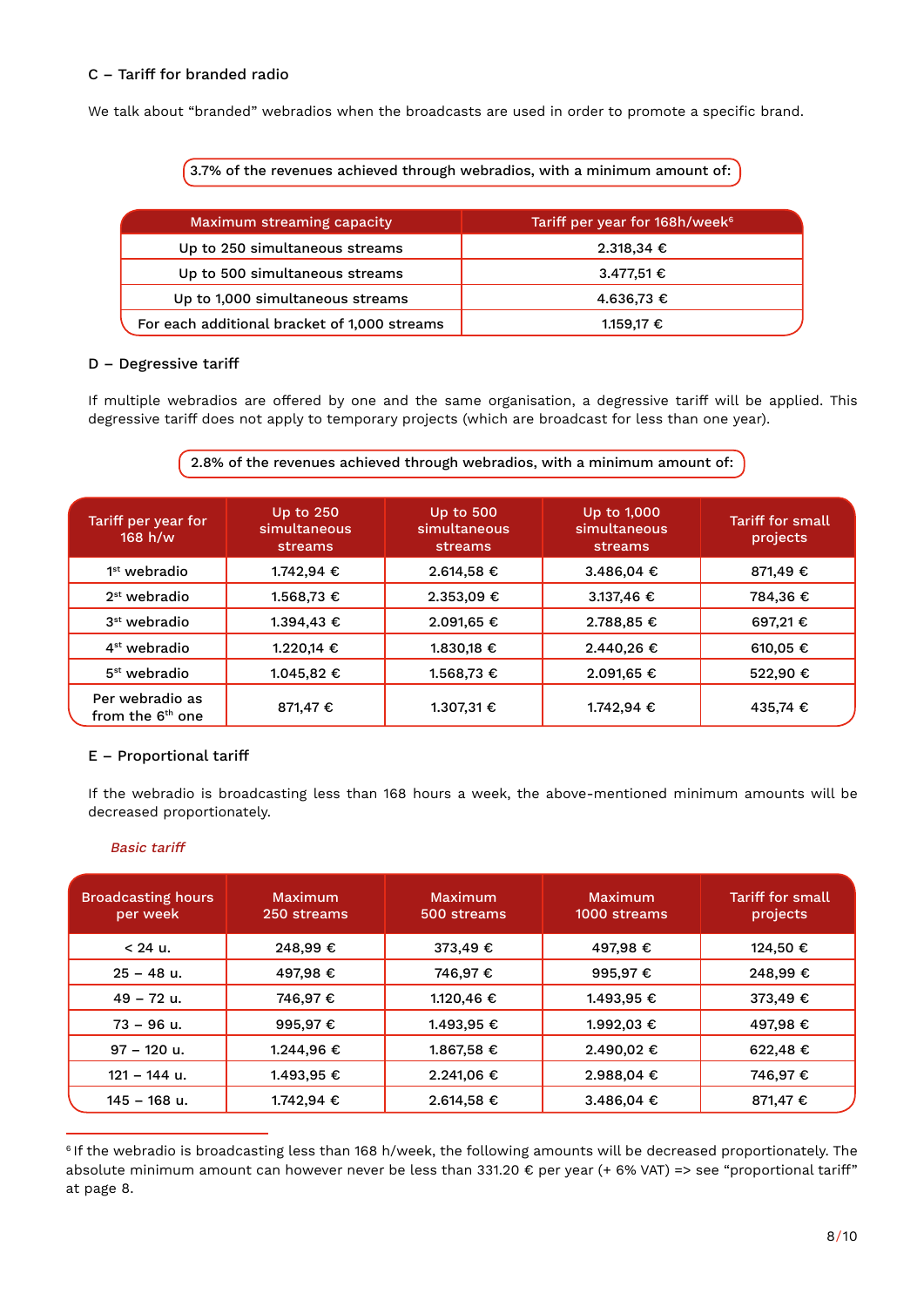#### Branded webradio

| <b>Broadcasting hours</b><br>per week | Maximum 250<br>streams  | Maximum 500<br>streams. | Maximum 1.000<br>streams | Tariff for small<br>projects |
|---------------------------------------|-------------------------|-------------------------|--------------------------|------------------------------|
| $< 24$ u.                             | 331,20 €                | 496,79€                 | 662,37 €                 | 165,60 €                     |
| $25 - 48$ u.                          | 662,37 €                | 993,56€                 | 1.324,76 €               | 331,20 €                     |
| $49 - 72$ u.                          | 993,56 €                | 1.490,38 €              | 1.987,16 €               | 496,79€                      |
| $73 - 96$ u.                          | 1.324,76 €              | 1.987.16 €              | 2.649,54 €               | 662,37 €                     |
| 97 – 120 u.                           | 1.655,99 €              | 2.483,95 €              | 3.311,92 €               | 827,97€                      |
| $121 - 144$ u.                        | 1.987,16 €              | 2.980,73 €              | 3.974,31 €               | 993,56 €                     |
| $145 - 168$ u.                        | $2.318,34 \text{ } \in$ | 3.477,51 €              | 4.636,73 €               | 1.159,17 €                   |

#### 2. Radio programmes on demand

The radio programmes that can be listened to on demand. The user has a limited influence on the progress of the programme (play – pause – fast forward) but cannot look for individual tracks. The user cannot download the programme.

#### A - Basic tariff

6% of the revenues achieved through streaming, with a minimum amount of:

| Per hour available online                         | Tariff per year per hour | Ceiling for $\leq$ 24 hours | Ceiling for $> 24$ hours |
|---------------------------------------------------|--------------------------|-----------------------------|--------------------------|
| Programma met<br>$\leq 50\%$ beschermd repertoire | 72.63 €                  | 871,47 €                    | 1.742.94 €               |
| Programme with<br>> 50% of copyrighted repertoire | 145,26 €                 | 1.742,94 €                  | 3.486,04 €               |

#### B – Tariff for branded radio programmes on demand

We talk about branded radio programmes on demand when the broadcasts are used to promote a specific brand.

#### 8% of the revenues achieved through streaming, with a minimum of:

| Per hour available online                           | Tariff per year per hour | Ceiling for $\leq$ 24 hours | Ceiling for > 24 hours  |
|-----------------------------------------------------|--------------------------|-----------------------------|-------------------------|
| Programme with $<$ 50% of<br>copyrighted repertoire | 96.59 $\epsilon$         | 1.159,17 €                  | $2.318,34 \text{ } \in$ |
| Programme with > 50%<br>of copyrighted repertoire   | 193,19 €                 | 2.318,34 €                  | 4.636,73 €              |